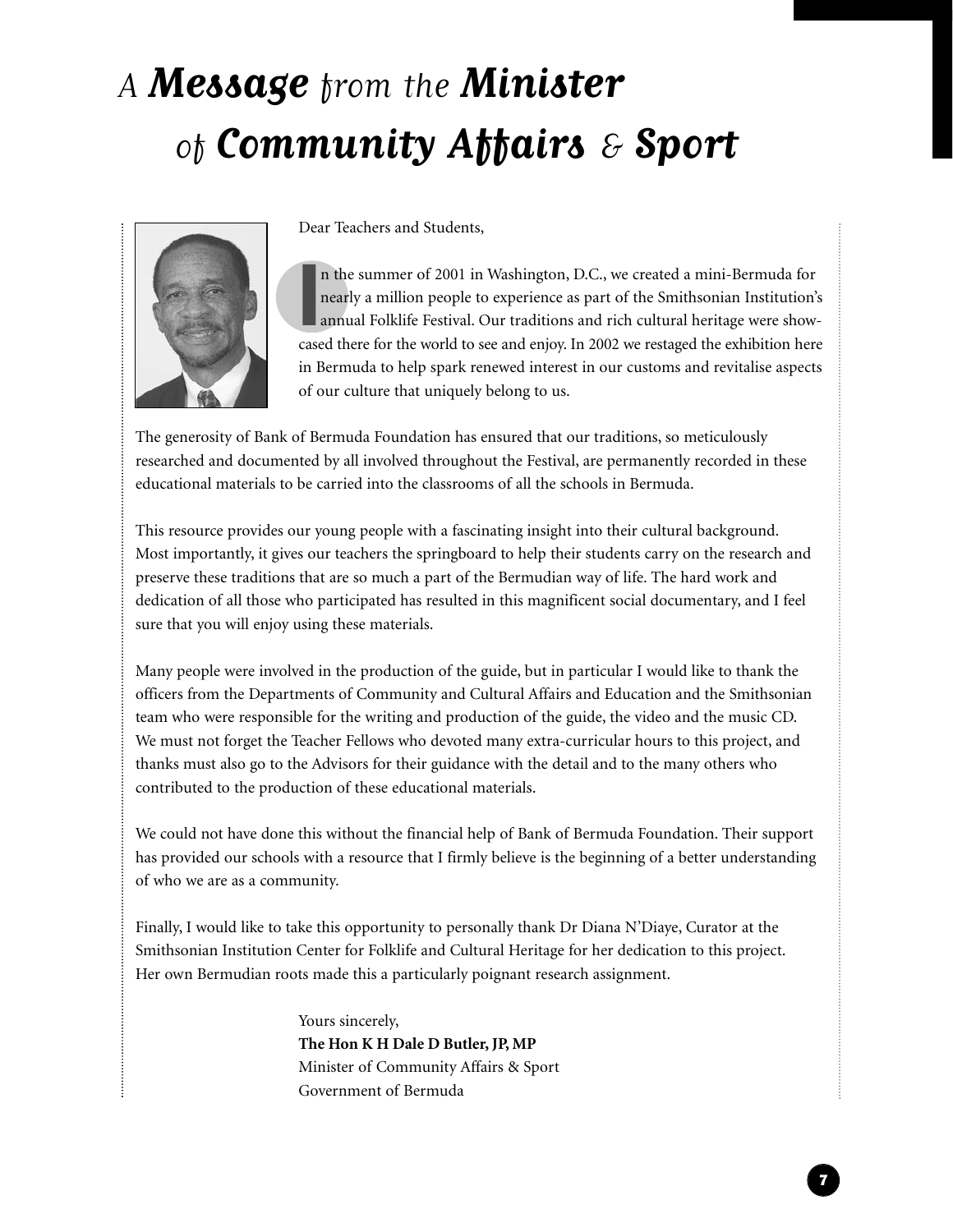

Smithsonian Folklife Festival Smithsonian Folkways Recordings Ralph Rinzler Folklife Archives and Collections Cultural Research and Education Cultural Heritage Policy

To Bermudian Teachers and Their Students:

8

It is a pleasure to see this education kit finally in the hands of Bermudian teachers and their students, for those hands hold the future of Bermuda's long and valuable cultural heritage. If the current generation of Bermudians does not carry that heritage forward, who else will?

Students in Bermuda inherit a beautiful island, to be treasured and cared for, and passed on to the next generation. These students also inherit a rich history and cultural heritage, born of discovery and settlement, invention and daring, pain and accomplishment. No generation should squander the cultural treasures left to it by those who have come before. Any society best succeeds and remains creatively vital when its people take traditions handed down and adapt them to present-day circumstances, often melding them with those from beyond the society to create new traditions. This creative process defines every community's living cultural heritage.

This education kit grows out of Bermuda's participation in the 2001 Smithsonian Folklife Festival. It is based on the important research that went into the Festival and the documentation that resulted from it.

The Festival itself was a striking demonstration of national will—showing that Bermudians of all backgrounds could come together, conduct research, mobilize resources, and successfully mount a world-class cultural presentation—on the National Mall of the United States in Washington, D.C., no less! Close to a million visitors came, learned about Bermuda, and recognized the high quality of the presentation. Many Bermudian traditions garnered attention, from doll makers and needleworkers to boatmen and stoneworkers. For those who witnessed the Festival, none can forget cricket on the Mall, which became front-page news in the *Washington Post.* None can forget the stirring opening ceremony as the red-coated Regiment Band, with the U.S. Capitol building at their back, marched down the Mall, to be followed by the magnificent Gombeys.

At that opening, Senator Hillary Clinton voiced her admiration for Bermuda and Premier Jennifer Smith recognized that as a result of the Festival, "we have already developed a richer, more robust, more articulated vision of ourselves. It is the beginning of an ongoing process to insure that we preserve our folklife and cultural heritage so that future generations can gain a better appreciation of who they are and whence they come."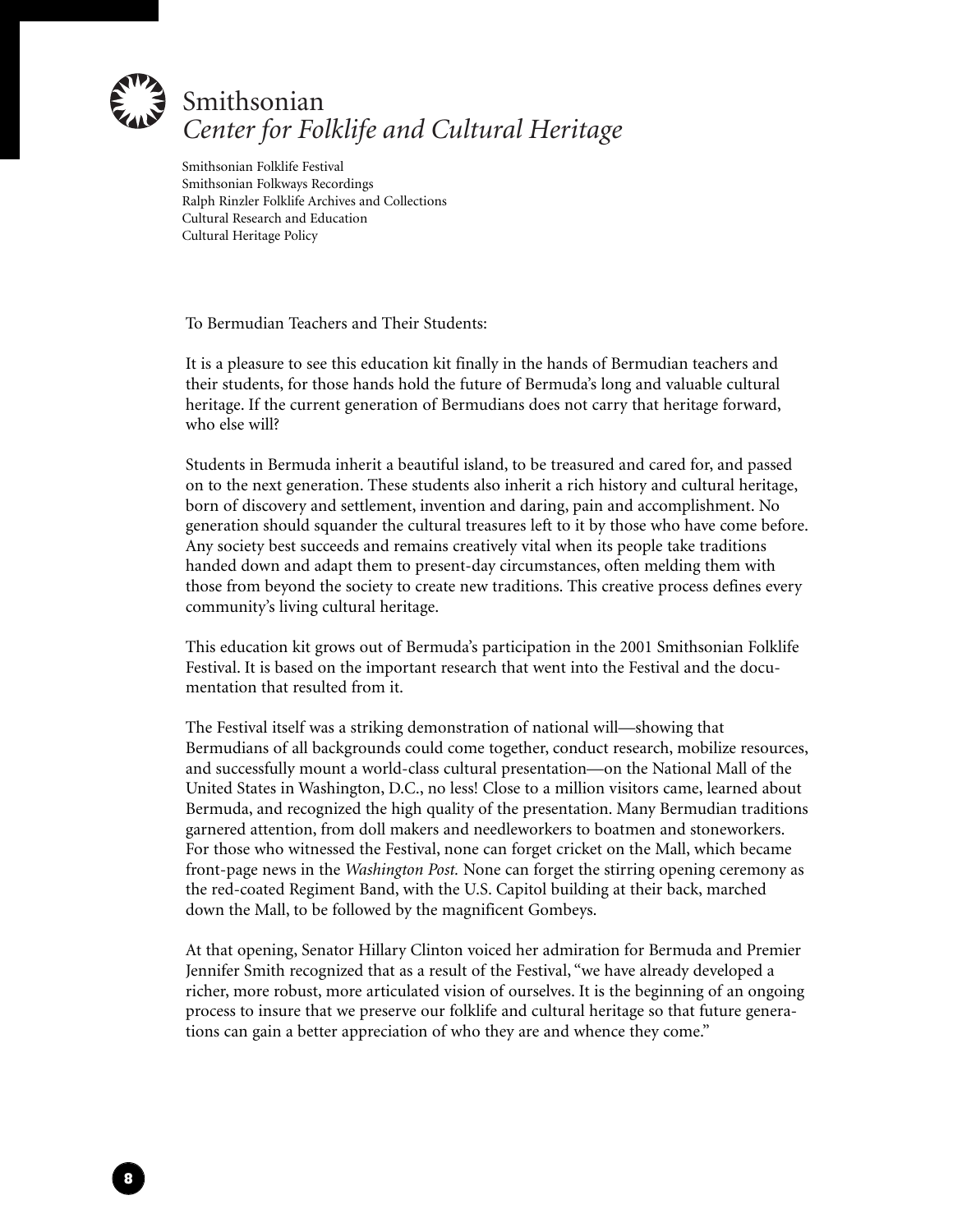SMITHSONIAN INSTITUTION 750 9th Street NW Suite 4100 Washington DC 20560-0953 202.275.1150 Telephone 202.275.1119 Fax info@folklife.si.edu E-mail www.folklife.si.edu Internet

9

That commitment resulted in the remounting of the Festival program on the grounds of the National Botanical Garden in Pembroke in the Spring of 2002. The magnificent event drew more than half of Bermuda's population as visitors. It energized Bermuda's cultural exemplars—those skilled and talented experts in the traditions of their communities to share their knowledge with their neighbors.

These activities, and this education kit can help Bermudians sustain and enhance Bermuda's living cultural heritage. Using this education kit will help students recognize and value a local, Bermudian identity in the midst of a sometimes overwhelming global world.

Key members of the Bermudian government provided insightful leadership in helping to bring this education kit to fruition. Bank of Bermuda Foundation has shown its commitment to and support for the project. Scores of Bermudian scholars and educators, working with Smithsonian counterparts, have done an excellent job in developing this pedagogical resource. Finally, my highest respect goes to the exemplary practitioners of the culture, the people whose knowledge of song and story, craft and workmanship, culinary and decorative artistry, ceremony and celebration is a continuing source of wisdom and inspiration, not only to Bermudians but also to people oceans away.

Respectfully yours,

Holmet

**Dr. Richard Kurin** Director Smithsonian Institution Center for Folklife and Cultural Heritage Washington, D.C., USA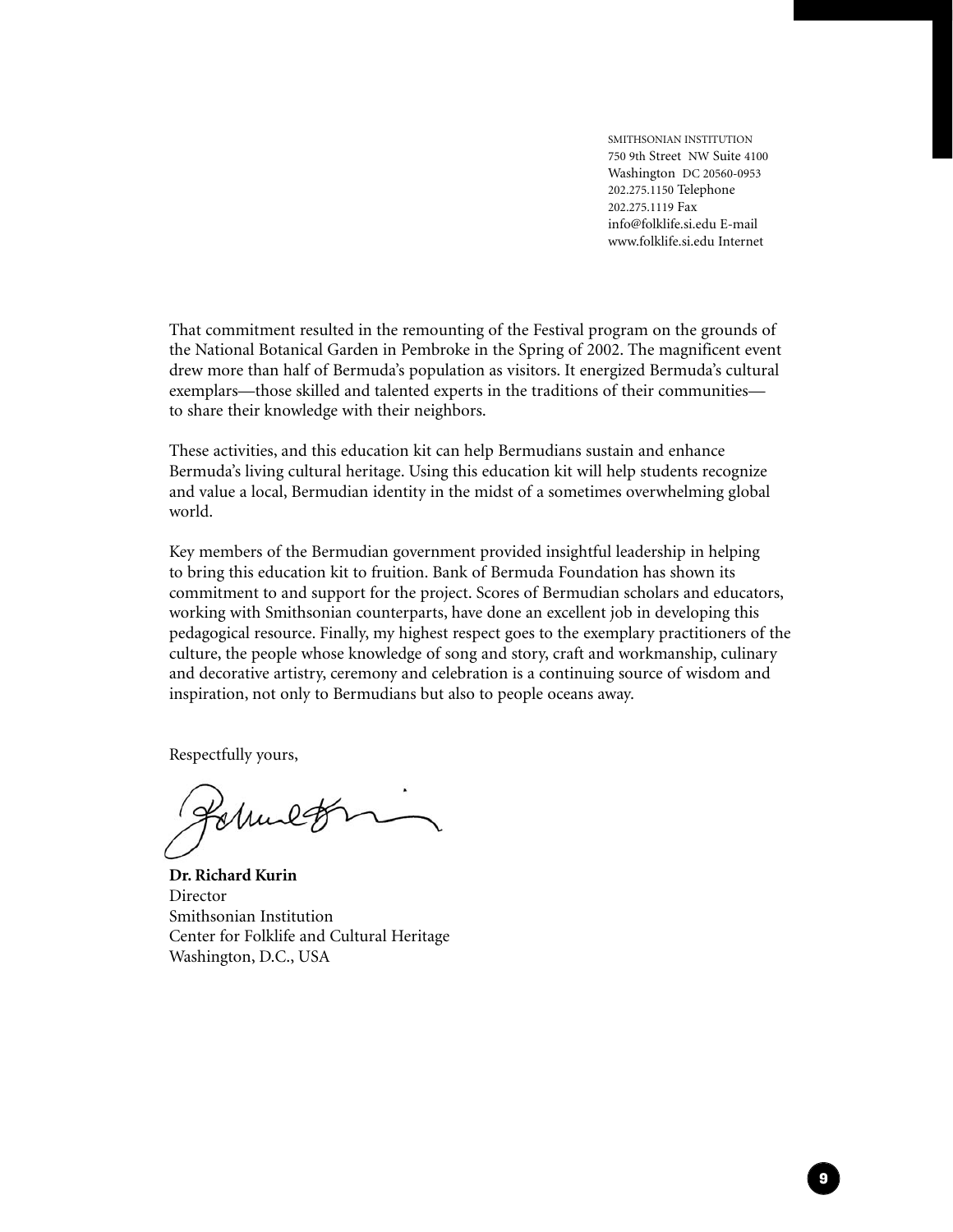

# **Bermuda Connections: A Cultural Resource Guide for Teachers**

By Diana Baird N'Diaye

### Why a Cultural Resource Guide for Bermuda?

Over forty years have passed since I first made my way along North Shore Road<br>to the imposing entrance of West Pembroke primary school. Memories of<br>my school days have become fondly cherished keepsakes. While I was a<br>stude to the imposing entrance of West Pembroke primary school. Memories of my school days have become fondly cherished keepsakes. While I was a student at West Pembroke in the 1950s, it never occurred to me that the stuff of the everyday lives of my Bermudian classmates and our elders might also be featured on the pages we so dutifully perused. Could we have dreamed that our frequent expeditions down to Spanish Point (or "Pontoons") or Shelley Bay, the cassava and farine pies lovingly prepared by our mothers and aunties, the colors and traditions of Cup Match, the kite-flying, "alley" shooting competitions, hot cross buns of Good Friday, and the awesome spectacle of the Gombeys would become the subject of our reading and writing in the classroom?

We grew up cherishing our experiences of Bermuda, but often lacked the consciousness that we were part of a unique culture with its own traditions and heritage. The researchers, writers, educators, and tradition bearers who have contributed their knowledge, time, and effort on this project have shown faith that such a consciousness can be a powerful, transformative force for educating and empowering young people. The study of one's own community traditions encourages students to read and write about, and to value, their own experience, that of their families,

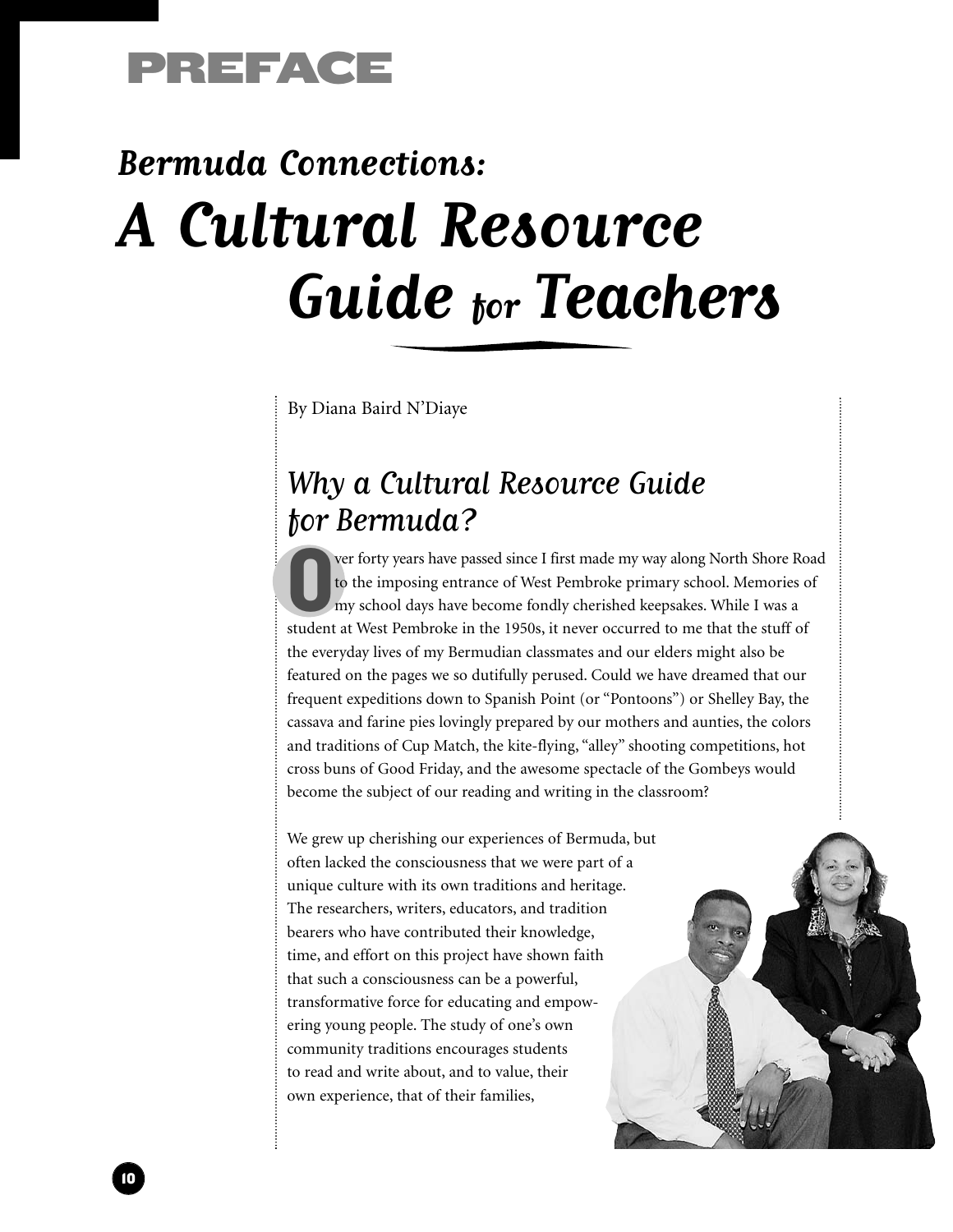neighbours, and friends. It can inspire a love of learning, pride in knowing, and the motivation to practice and pass on a traditional art form. It has been my privilege and pleasure to have helped facilitate the public recognition of Bermuda's cultural richness, both on the island and abroad, through the Bermuda Connections folklife project that includes the production of this guide.

*Bermuda Connections Cultural Resource Guide for Classrooms* has been produced through the generosity of the Bank of Bermuda Foundation and a partnership between the Smithsonian Institution's Center for Folklife and Cultural Heritage and committed Bermudian government officials, researchers, educators, cultural specialists and tradition bearers. A long-term benefit of Bermuda's participation in the 2001 Smithsonian Folklife Festival, the guide aims to make Bermudian cultural heritage a part of the classroom learning experience. Through the hard work and extraordinary collaboration of all involved, the *Guide* has emerged as a rich compendium of information and ideas articulated by Bermudians whose extraordinary artistry, skills, and knowledge have helped to sustain the island's traditions and identity.

> *Bermuda Connections Cultural Resource Guide for Classrooms* contains a set of essays on the community culture and history of Bermuda and its relationship to the global context of culture, a classroom handbook, the video documentary *Exploring Bermuda Connections,* the CD *Bermudian Musical Connections,* and posters, all of which introduce students to traditional arts in Bermuda and to concepts and methods for understanding more about these expressions of local culture.

OPPOSITE PAGE, from left to right:

Anthony Wade, CedarBridge Academy

Deirdre Ross-Nwasike, Berkeley Institute

THIS PAGE, FRONT ROW, from left to right:

Sharmaine Nusum, Spice Valley Middle School

Lisa DeSilva, CedarBridge Academy BACK ROW, from left to right:

Jennifer Ingham Hind, NIE, The Royal Gazette in Education

Louise Tannock, Berkeley Institute

MISSING:

Nicole Douglas, CedarBridge Academy

Tonetta Spring, Sandy's Secondary Middle School

Eugene Hastings Durham, Southampton Glebe Primary

Nicola O'Leary, Education Officer, Bermuda National Trust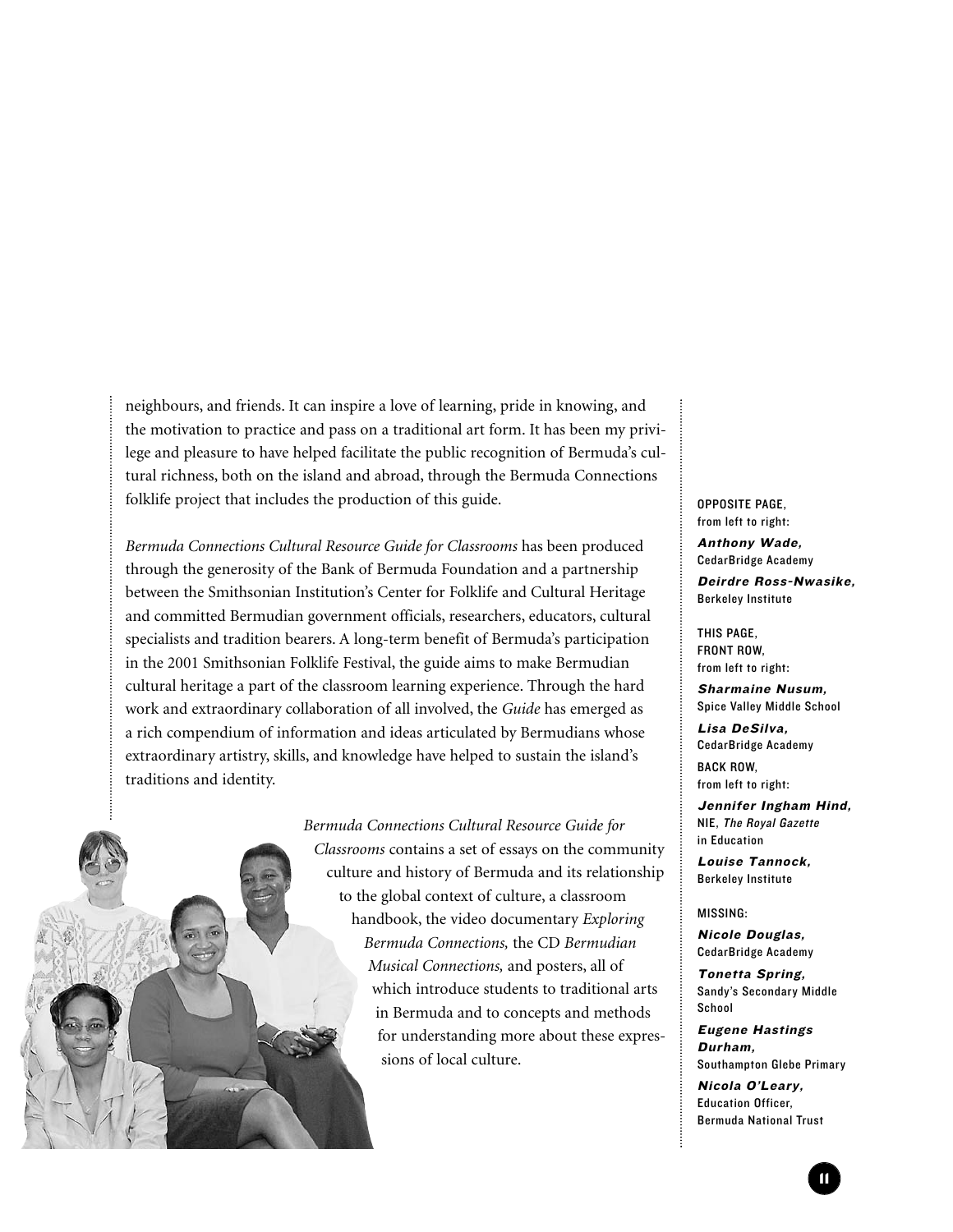#### History of the Project

In February 2000, the Smithsonian Institution conducted training in folklife fieldwork for Bermuda-based researchers to prepare them to survey the cultural traditions of the island. Their fieldwork, conducted from April 20 n February 2000, the Smithsonian Institution conducted training in folklife fieldwork for Bermuda-based researchers to prepare them to survey the cultural traditions of the island. Their fieldwork, conducted from April and for the development of *Bermuda Connections Cultural Resource Guide for Classrooms.*

In April 2000, teachers in public and private schools were invited to apply for Teacher Fellow positions by writing about the importance of culture to the school curriculum. Eight Teacher Fellows were selected and were joined by two educators from the Bermuda National Trust and *The Royal Gazette*'s "Newspapers in Education" section to attend a two-week intensive training workshop on *Teaching about Folklife in the Classroom* and an initial planning session for the *Guide.* The workshop, held at the Smithsonian Folklife Festival in Washington, D.C., in June 2001, was followed by a series of planning sessions in Bermuda.

During these sessions the Teacher Fellows, along with co-educators, advisors, Smithsonian specialists, and Department of Education social studies curriculum planners, reviewed drafts of the *Guide.* Teacher Fellows also shared classroom projects and lesson plans they developed as a result of their training at the Smithsonian. In February 2002, an additional ten primary school teachers, representing both public and private schools, attended a Smithsonian-led workshop and provided further feedback to help develop materials in the handbook.

During the same period, Teacher Fellows engaged their students in projects researching community traditions. These student projects drew plenty of positive attention at the Bermuda Homecoming—the first Bermuda Folklife Festival, which was held at the Agricultural Exhibition in April 2002. At the Homecoming, a special tent and discussions by teachers and students on the narrative stage showcased the work that had been produced by the teachers, fellows, and their students.

Several Teacher Fellows also enabled their students and their families to participate in the production of the video programme included in this *Guide.* The video follows six middle- and high-school students and their classmates as they research, document, and present aspects of Bermuda's cultural and occupational traditions.